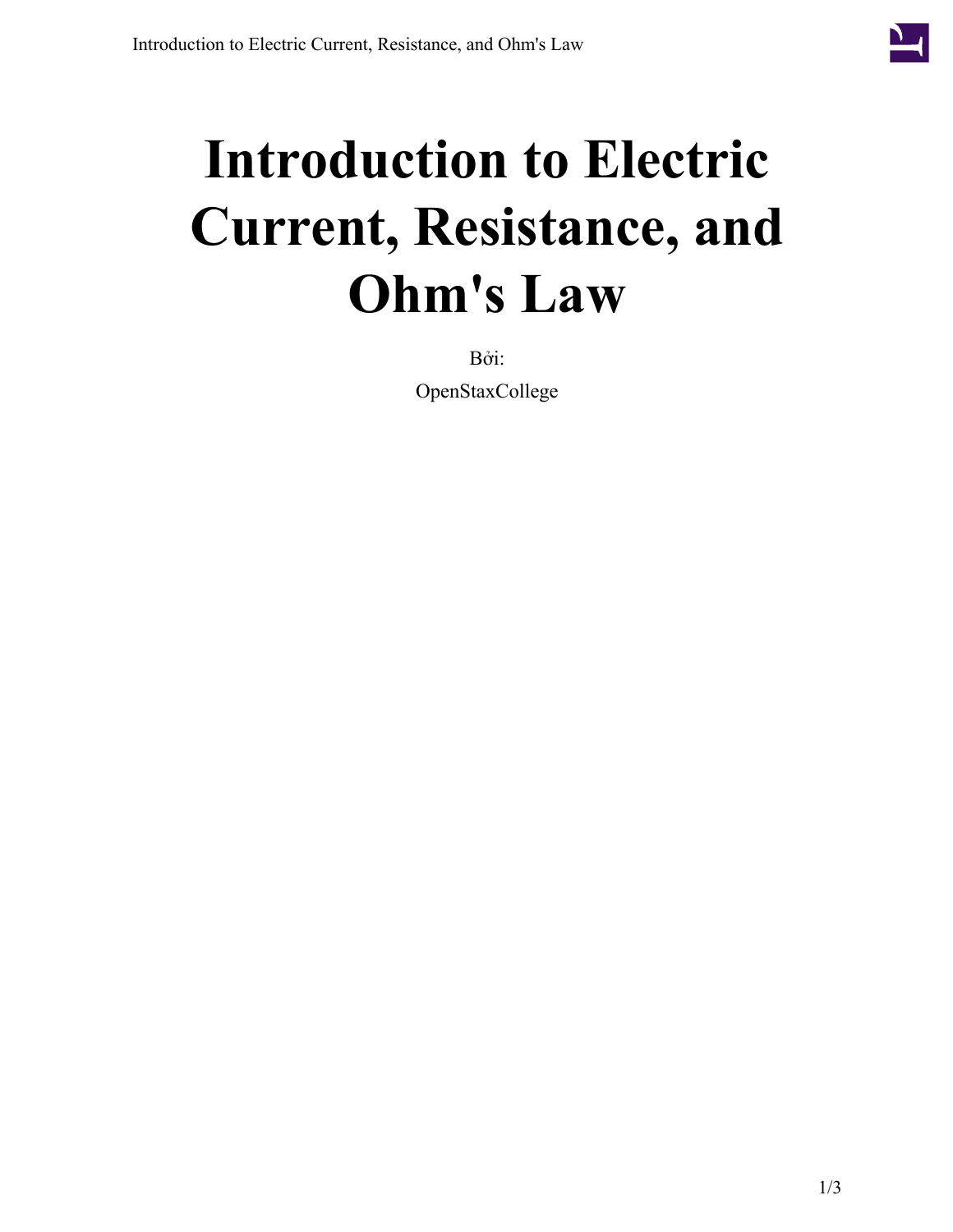

*Electric energy in massive quantities is transmitted from this hydroelectric facility, the Srisailam power station located along the Krishna River in India, by the movement of charge—that is, by electric current. (credit: Chintohere, Wikimedia Commons)*

The flicker of numbers on a handheld calculator, nerve impulses carrying signals of vision to the brain, an ultrasound device sending a signal to a computer screen, the brain sending a message for a baby to twitch its toes, an electric train pulling its load over a mountain pass, a hydroelectric plant sending energy to metropolitan and rural users—these and many other examples of electricity involve *electric current, the movement of charge*. Humankind has indeed harnessed electricity, the basis of technology, to improve our quality of life. Whereas the previous two chapters